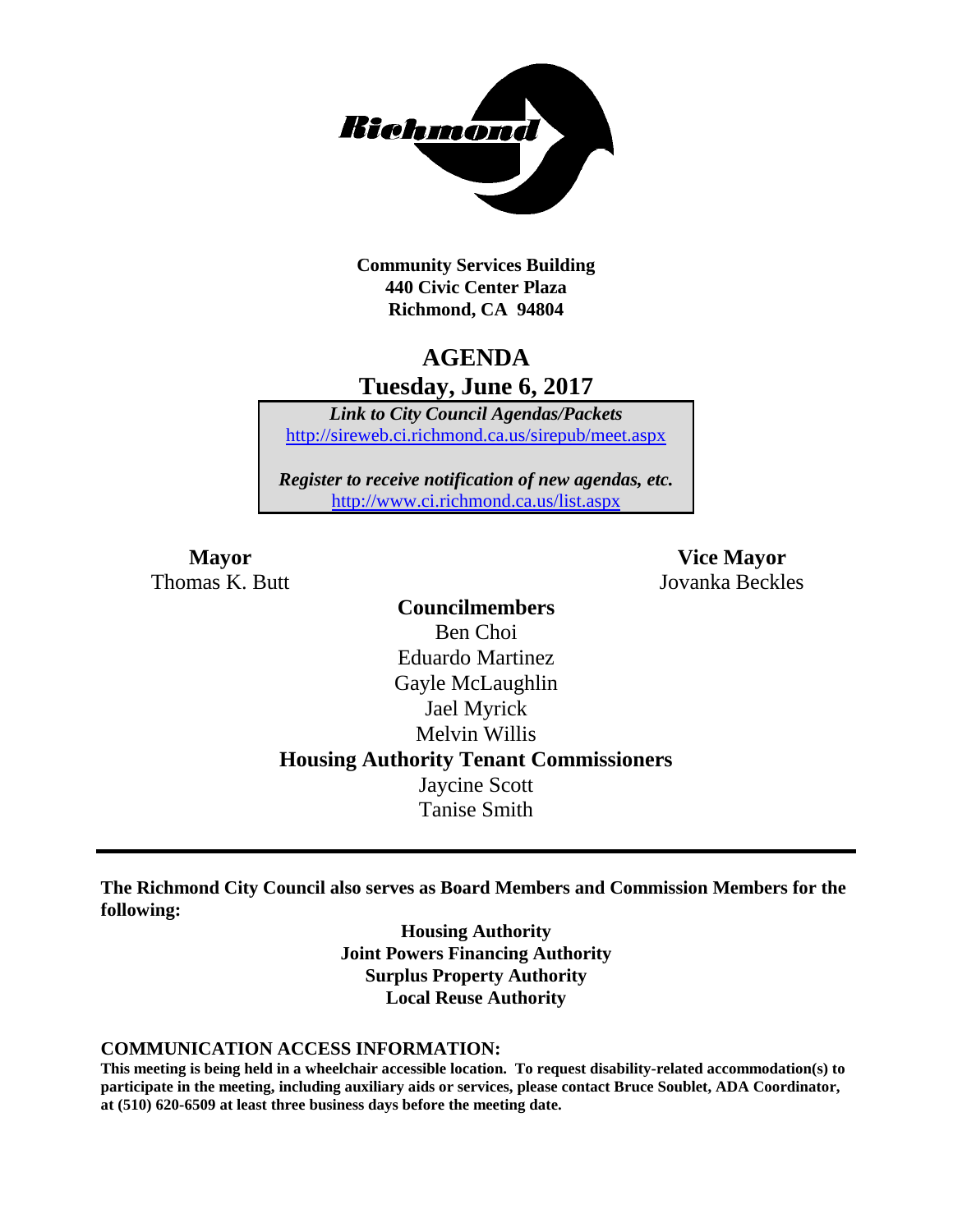# **MEETING PROCEDURES**

The City of Richmond encourages community participation at its City Council meetings and has established procedures that are intended to accommodate public input in a timely and time-sensitive way. As a courtesy to all members of the public who wish to participate in City Council meetings, please observe the following procedures:

**PUBLIC COMMENT ON AGENDA ITEMS:** Anyone who desires to address the City Council on items appearing on the agenda must complete and file a pink speaker's card with the City Clerk **prior** to the City Council's consideration of the item. Once the City Clerk has announced the item, no person shall be permitted to speak on the item other than those persons who have submitted their names to the City Clerk. Your name will be called when the item is announced for discussion. **Each speaker will be allowed up to TWO (2) MINUTES to address the City Council on NON-PUBLIC HEARING items listed on the agenda. Speakers are allowed up to THREE (3) minutes on PUBLIC HEARING items.**

**OPEN FORUM FOR PUBLIC COMMENT:** Individuals who would like to address the City Council on matters not listed on the agenda or on items remaining on the consent calendar may do so under Open Forum. All speakers must complete and file a pink speaker's card with the City Clerk **prior** to the commencement of Open Forum. The amount of time allotted to individual speakers shall be determined based on the number of persons requesting to speak during this item. **The time allocation for each speaker will be as follows:** 15 or fewer speakers, a maximum of 2 minutes; 16 to 24 speakers, a maximum of 1 and one-half minutes; and 25 or more speakers, a maximum of 1 minute.

### **SPEAKERS ARE REQUESTED TO OCCUPY THE RESERVED SEATS IN THE FRONT ROW BEHIND THE SPEAKER'S PODIUM AS THEIR NAME IS ANNOUNCED BY THE CITY CLERK.**

**CONSENT CALENDAR:** Consent Calendar items are considered routine and will be enacted, approved or adopted by one motion unless a request for removal for discussion or explanation is received from the audience or the City Council. A member of the audience requesting to remove an item from the Consent Calendar must first complete a speaker's card and discuss the item with a City staff person who has knowledge of the subject material, prior to filing the card with the City Clerk and **prior** to the City Council's consideration of Agenda Review. An item removed from the Consent Calendar may be placed anywhere on the agenda following the City Council's agenda review.

**CONDUCT AT MEETINGS:** Richmond City Council meetings are limited public forums during which the City strives to provide an open, safe atmosphere and promote robust public debate. Members of the public, however, must comply with state law, as well as the City's laws and procedures and may not actually disrupt the orderly conduct of these meetings. The public, for example, may not shout or use amplifying devices, must submit comment cards and speak during their allotted time, may not create a physical disturbance, may not speak on matters unrelated to issues within the jurisdiction of the City Council or the agenda item at hand, and may not cause immediate threats to public safety.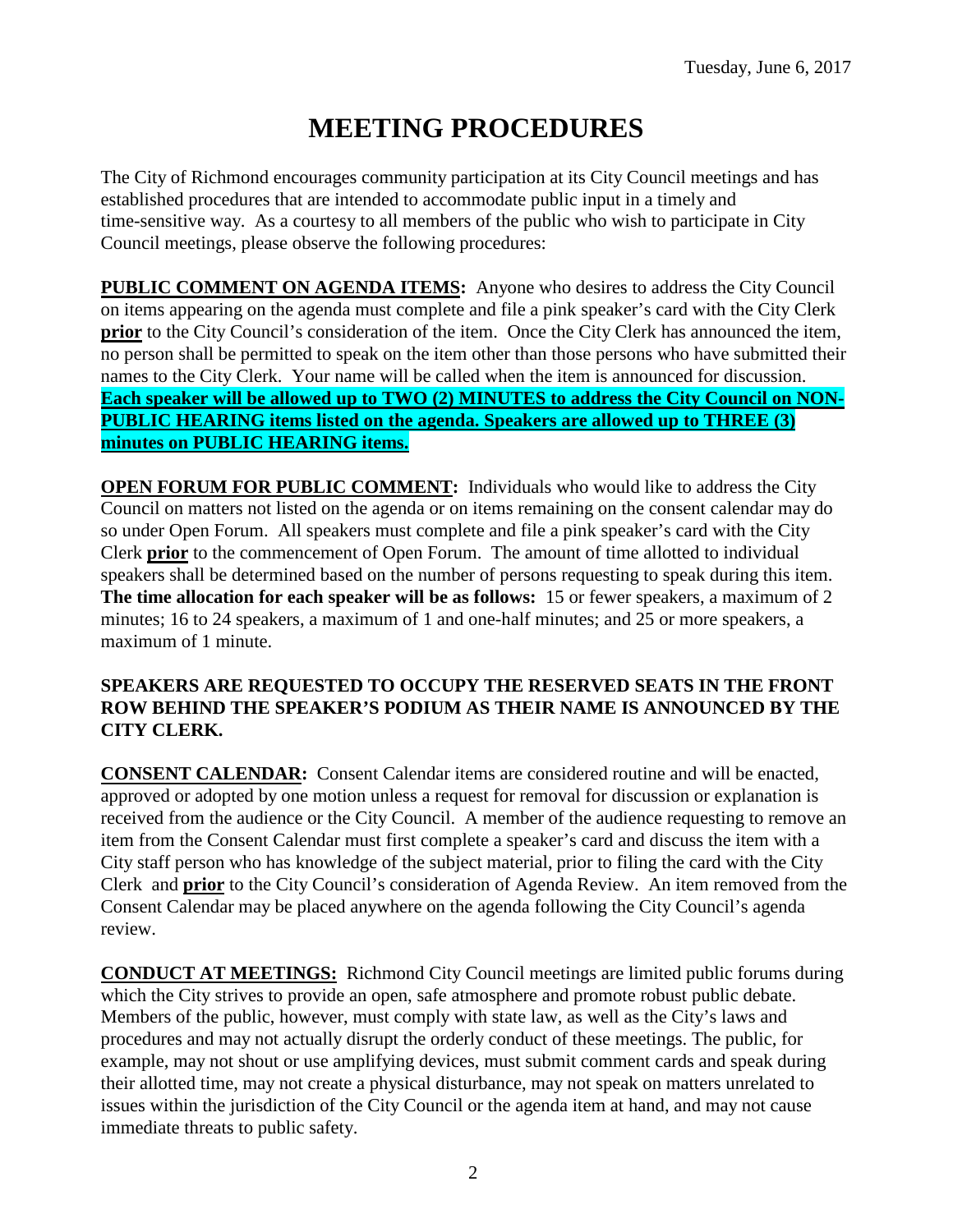**CITY HARASSMENT POLICY:** The City invites public comment and critique about its operations, including comment about the performance of its public officials and employees, at the public meetings of the City Council and boards and commissions. However, discriminatory or harassing comments about or in the presence of City employees, even comments by third parties, may create a hostile work environment, if severe or pervasive. The City prohibits harassment against an applicant, employee, or contractor on the basis of race, religious creed, color, national origin, ancestry, physical disability, medical condition, mental disability, marital status, sex (including pregnancy, childbirth, and related medical conditions), sexual orientation, gender identity, age or veteran status, or any other characteristic protected by federal, state or local law. In order to acknowledge the public's right to comment on City operations at public meetings, which could include comments that violate the City's harassment policy if such comments do not cause an actual disruption under the Council Rules and Procedures, while taking reasonable steps to protect City employees from discrimination and harassment, City Boards and Commissions shall adhere to the following procedures. If any person makes a harassing remark at a public meeting that violates the above City policy prohibiting harassment, the presiding officer of the meeting may, at the conclusion of the speaker's remarks and allotted time: (a) remind the public that the City's Policy Regarding Harassment of its Employees is contained in the written posted agenda; and (b) state that comments in violation of City policy are not condoned by the City and will play no role in City decisions. If any person makes a harassing remark at a public meeting that violates the above City policy, any City employee in the room who is offended by remarks violating the City's policy is excused from attendance at the meeting. No City employee is compelled to remain in attendance where it appears likely that speakers will make further harassing comments. If an employee leaves a City meeting for this reason, the presiding officer may send a designee to notify any offended employee who has left the meeting when those comments are likely concluded so that the employee may return to the meeting. The presiding officer may remind an employee or any council or board or commission member that he or she may leave the meeting if a remark violating the City's harassment policy is made. These procedures supplement the Council Rules and Procedures relating to disruption of orderly conduct at Council meetings.

Any law enforcement officer on duty or whose service is commanded by the presiding officer shall be Sergeant-at-Arms of the Council meetings. He/she, or they, shall carry out all orders and instructions given by the presiding officer for the purpose of maintaining order and decorum at the Council meetings (City Council Rules of Procedure and Order Section III F, RMC Section 2.12.030).

**\*\*\*\*\*\*\*\*\*\*\*\*\*\*\*\*\*\*\*\*\*\*\*\*\*\*\*\*\*\*\*\*\*\*\*\*\*\*\*\*\*\*\*\*\*\*\*\*\*\*\*\*\*\*\*\*\*\***

3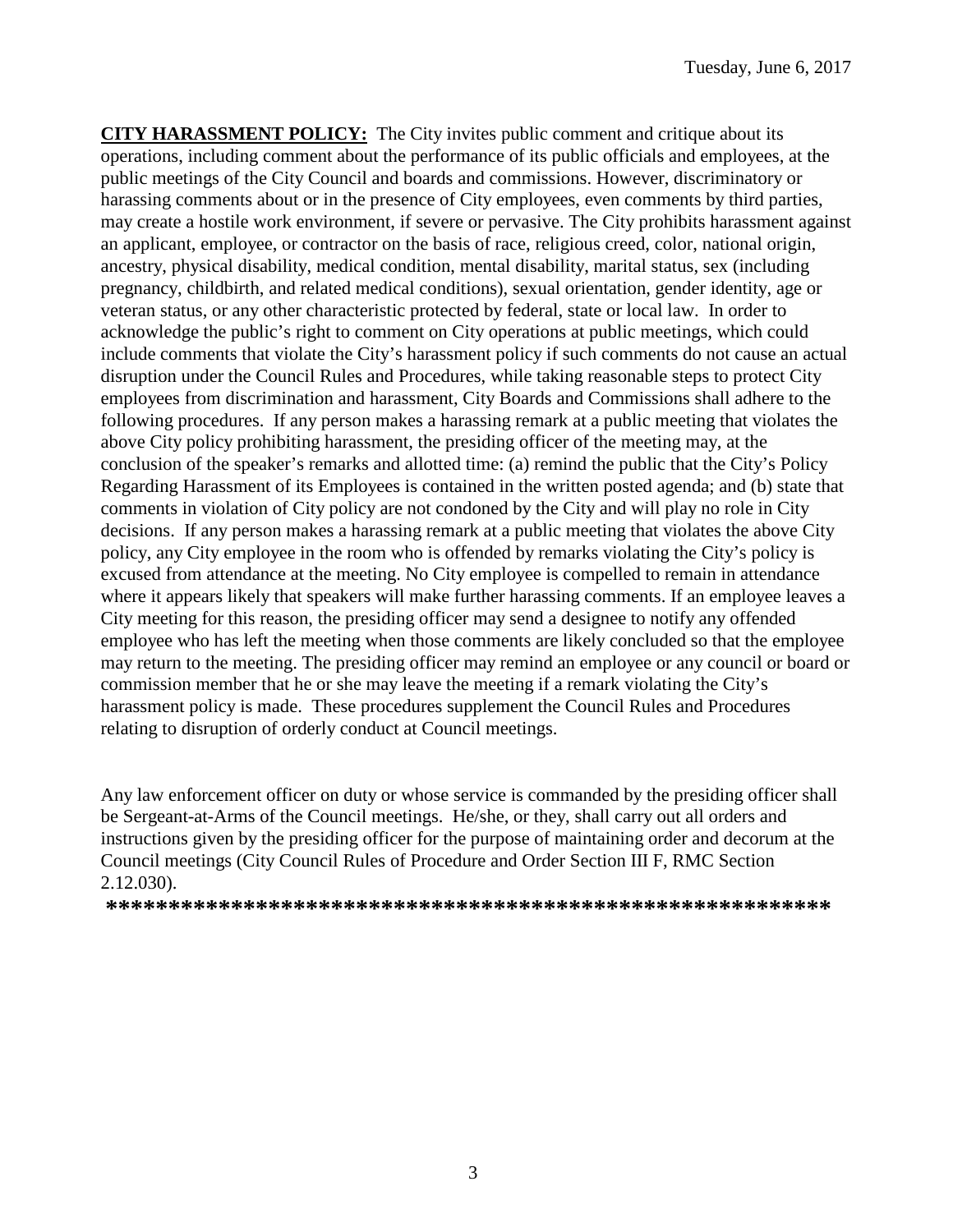# **OPEN SESSION TO HEAR PUBLIC COMMENT BEFORE CLOSED SESSION**

5:00 p.m.

### **A. ROLL CALL**

### **B. PUBLIC COMMENT BEFORE CLOSED SESSION**

### **C. ADJOURN TO CLOSED SESSION**

# **CLOSED SESSION**

Shimada Room of the Community Services Building

### **CITY COUNCIL**

CONFERENCE WITH LEGAL COUNSEL - ANTICIPATED LITIGATION (Significant exposure to litigation pursuant to Subdivision (b) of Government Code Section 54956.9):

One Case

CONFERENCE WITH REAL PROPERTY NEGOTIATOR (Government Code Section 54956.8):

Property: General Warehouse - Port of Richmond Agency negotiators: Bill Lindsay and Jim Matzorkis Negotiating party: (i) Orton Development; and (ii) Richmond Grown LLC Under negotiation: Price and terms of payments

Property: (former) Cafeteria Building - Port of Richmond Agency negotiators: Bill Lindsay, Jim Matzorkis Negotiating parties: (i) Power Plant LLC; and (ii) Golden Gate Meat Company/Up & Under Pub and Grill Under negotiation: Price and terms of payment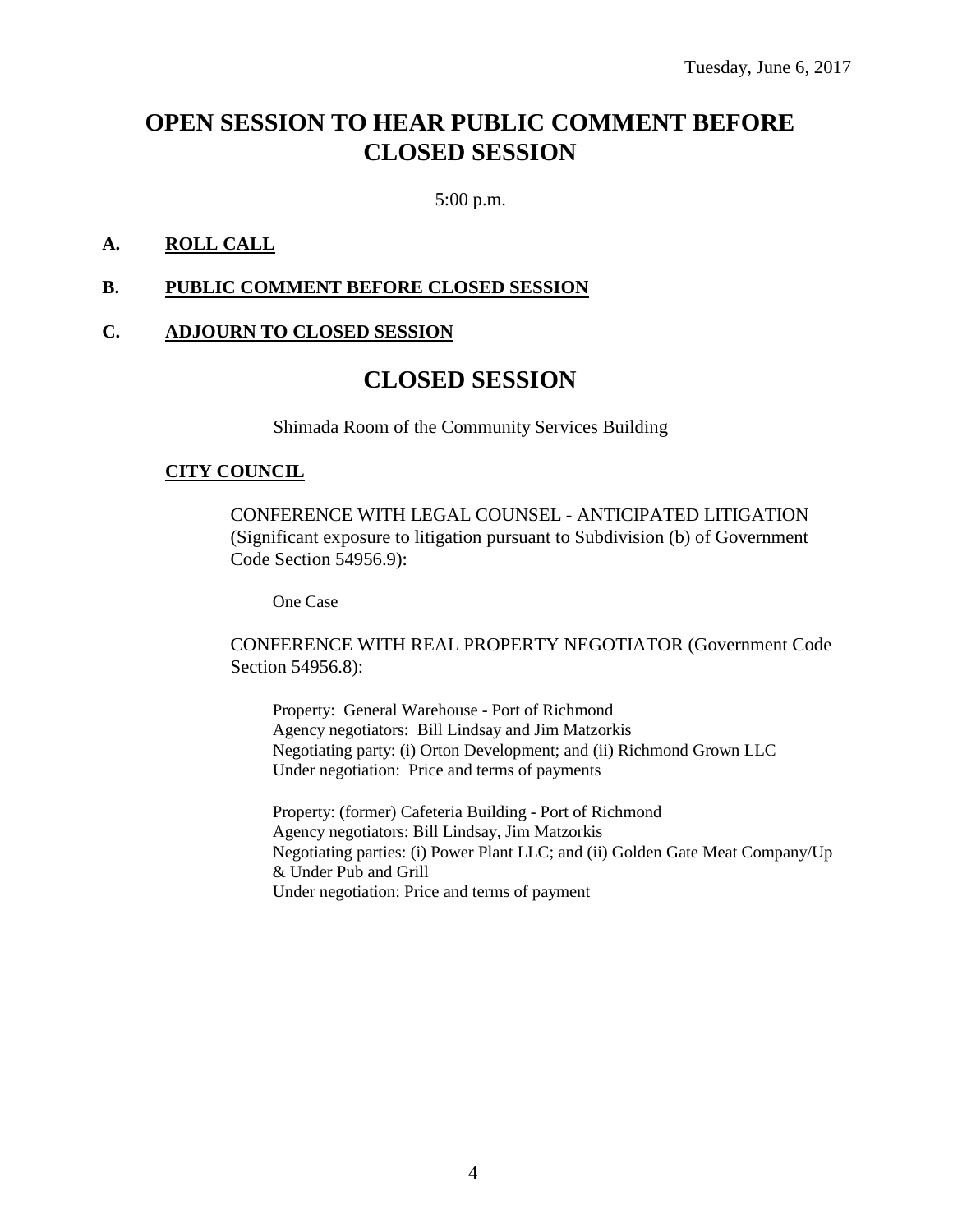# **REGULAR MEETING OF THE RICHMOND CITY COUNCIL**

6:30 p.m.

- **A. PLEDGE TO THE FLAG**
- **B. ROLL CALL**
- **C. STATEMENT OF CONFLICT OF INTEREST**
- **D. AGENDA REVIEW**

### **E. REPORT FROM THE CITY ATTORNEY OF FINAL DECISIONS MADE DURING CLOSED SESSION**

- **F. REPORT FROM THE CITY MANAGER**
- **G. OPEN FORUM FOR PUBLIC COMMENT**

### **H. CITY COUNCIL CONSENT CALENDAR**

- **H-1.** APPROVE the Green Infrastructure Framework as an outline of the Green Infrastructure Plan which addresses pollutants of concerns from urban stormwater runoff, in order to maintain compliance with the Municipal Regional Permit - Water Resource Recovery Department (Ryan Smith 620-5486/Joanne Le 620-6540).
- **H-2.** RECEIVE a report on the Richmond Municipal Sewer District for the month of April 2017 - Water Resource Recovery Department (Ryan Smith 620-5486).
- **H-3.** ADOPT a resolution to accept and appropriate \$83,155 in funding from the Edward Byrne Memorial Justice Assistance Grant (JAG) Program awarded to the Richmond Police Department for the purchase of police safety equipment - Police Department (Chief Allwyn Brown 621-1802).
- **H-4.** ADOPT a resolution authorizing submittal of the Measure J 2014 and 2015 "Growth Management Program Compliance Checklist" to the Contra Costa County Transportation Authority (CCTA) to allow the City of Richmond to receive its allocation of Fiscal Year 2015-16 and 2016-17 Local Street Maintenance and Improvement Funds - Planning and Building Services Department (Richard Mitchell 620-6706).
- **H-5.** DESIGNATE Mayor Tom Butt as voting delegate to represent the City of Richmond at the Annual Business Meeting of the League of California Cities' 2017 Annual Conference, to be held at the Convention Center in Sacramento, Wednesday, September 13 through Friday, September 15, 2017 - City Clerk's Office (Pamela Christian 620-6513).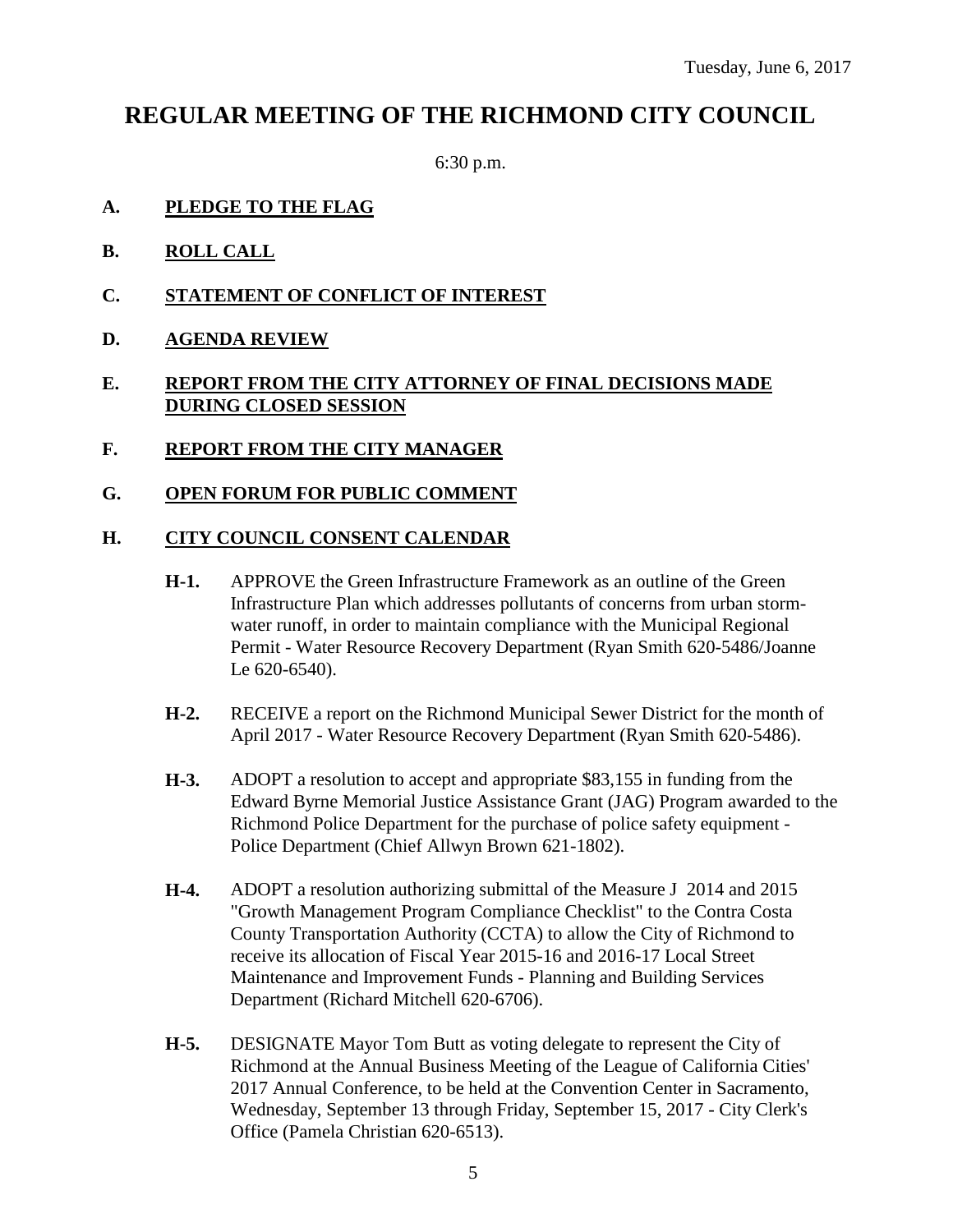- **H-6.** APPROVE the minutes of the May 16, 2017, regular meeting of the Richmond City Council - City Clerk's Office (Pamela Christian 620-6513).
- **H-7.** ADOPT a resolution renewing and continuing the local emergency on Rifle Range Road due to landslide damage, which was first adopted by the City Council on March 7, 2017 - Engineering and Capital Improvement Projects Department (Yader Bermudez 620-5478).
- **H-8.** ADOPT a resolution renewing and continuing the local emergency on Via Verdi due to landslide damage, which was first adopted by the City Council on February 28, 2017 - Engineering and Capital Improvement Projects Department (Yader Bermudez 620-5478).
- **H-9.** APPROVE an on-call contract for concrete sidewalk repair services with Precision Concrete Cutting in an amount not to exceed \$100,000 per year for three years from fiscal year 2017/18 to 2019/20 - Engineering and Capital Improvement Projects Department (Yader A. Bermudez 620-5478/Andy Yeung 307-8108).
- **H-10.** RECEIVE the Investment and Cash Balance Report for the month of April 2017 - Finance Department (Belinda Warner/Latha Ravinder 620-6739).
- **H-11.** INTRODUCE an ordinance (first reading) setting the tax rate for the Tax Override Pension Fund for Fiscal Year 2017-18 at 0.14% - Finance Department (Belinda Warner/Antonio Banuelos 620-6741).
- **H-12.** ADOPT a resolution authorizing a twelve-month Business License Tax Amnesty Program from July 2017 through June 2018 allowing businesses with unpaid business license taxes and transient occupancy taxes, including hotels, motels, and short term rentals such as Airbnb rentals, the opportunity to comply with Richmond Municipal Code (RMC) Section VII, Chapters 7.04 and 7.88, without the necessity of paying penalties and interest - Finance Department (Belinda Warner/Antonio Banuelos 620-6741).
- **H-13.** APPROVE actions to update the Economic Development Commission; APPOINT Demnlus Johnson, new appointment, seat #1, filling an unexpired term with an expiration date of March 30, 2018 - Office of the Mayor (Mayor Tom Butt 620-6503).
- **H-14.** APPROVE actions to update the Design Review Board; APPOINT Michael Hannah, new appointment, seat #1, expiration date March 17, 2019, Bhavin Khatri, new appointment, seat #2, expiration date March 17, 2019, Jonathan Livingston, re-appointment, seat #4, expiration date March 17, 2019 - Office of the Mayor (Mayor Tom Butt 620-6503).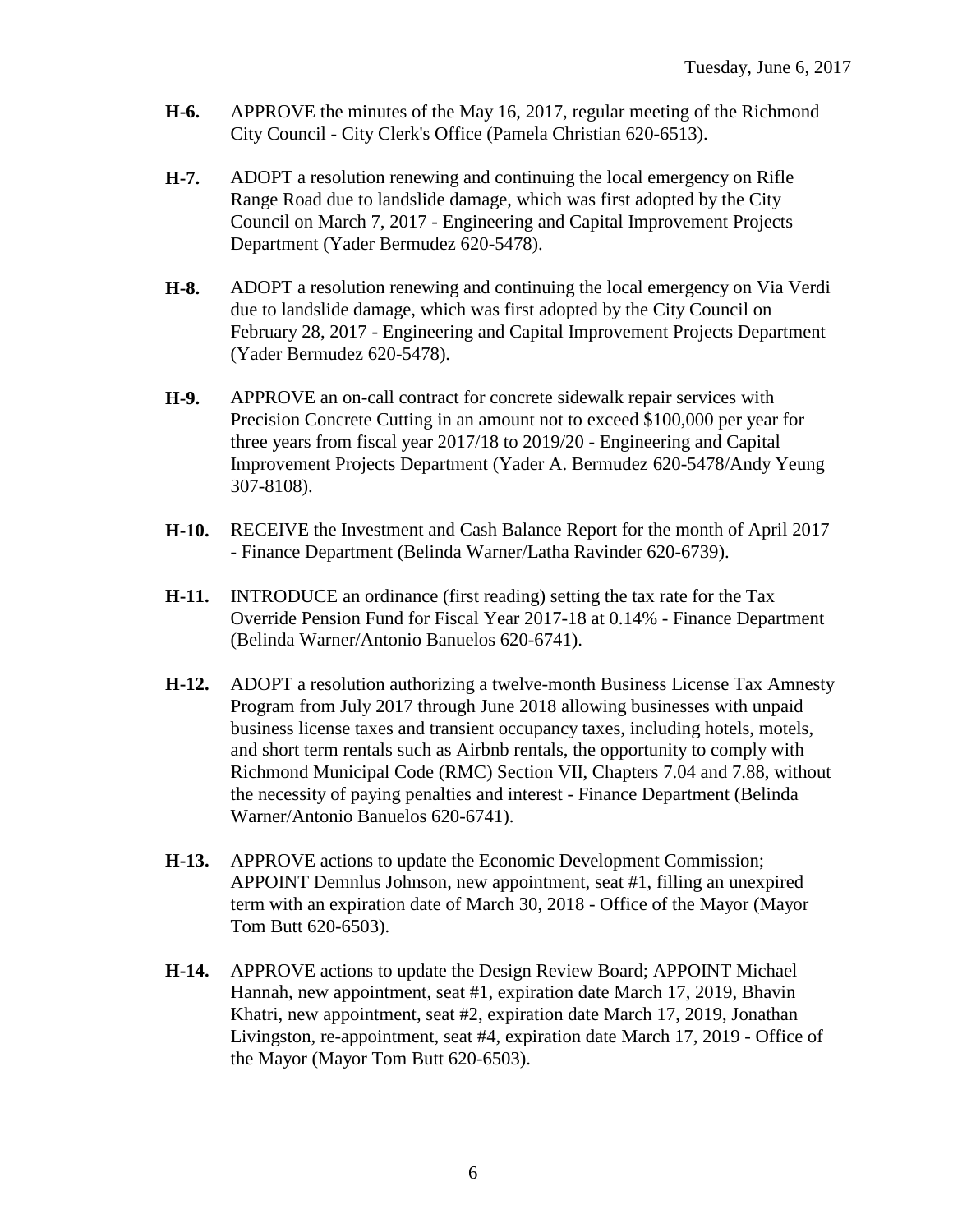- **H-15.** APPROVE actions to update the Commission on Aging; APPOINT Rose Brooks, re-appointment, seat #6, expiration date of May 19, 2019 - Office of the Mayor (Mayor Tom Butt 620-6503).
- **H-16.** APPROVE actions to update the Youth Council; APPOINT Nayeli Hernandez, new appointment, seat #4, expiration date October 1, 2017- Office of the Mayor (Mayor Tom Butt 620-6503).
- **H-17.** ADOPT a resolution in support of Assembly Bill 1360, Assembly Bill 1478, and Senate Bill 808 in the California State Legislature to assure charter school accountability and transparency, and to address local control of charter schools in California - Councilmember Gayle McLaughlin (620-5431).
- **H-18.** ADOPT a resolution denouncing the presidential executive order to build a wall along the U.S. - Mexico border and recommending that the City of Richmond not do business with or contract with any companies involved in the construction of a border wall - Councilmember Gayle McLaughlin (620-5431).

# **I. BUDGET SESSION**

**I-1.** RECEIVE presentations from department representatives, providing an overview of their proposed operating budgets for Fiscal Year 2017-18, and the Capital Improvement Plan for Fiscal Year 2017-18 – Fiscal Year 2021-22; initiate a policy review of the operating and capital budgets, and provide direction to staff - Finance Department (Belinda Warner/Markisha Guillory 620-5434).

# **J. PUBLIC HEARINGS**

- **J-1.** INTRODUCE an ordinance regarding the City's intent to grant to Santa Fe Pacific Pipelines Partners, L.P. (SFPP) a 10 year franchise agreement to use or lay and use oil pipes and appurtenances for the purpose of transmitting and distributing oil and oil products within the City's rights-of-way for a period of ten years - Engineering and Capital Improvement Projects (Yader Bermudez 774- 6300). **This item was continued from the May 2, 2017, meeting.**
- **J-2.** INTRODUCE an ordinance (first reading) establishing certain fees for the proposed Master Fee Schedule - Finance Department (Belinda Warner/Antonio Banuelos 620-6741).